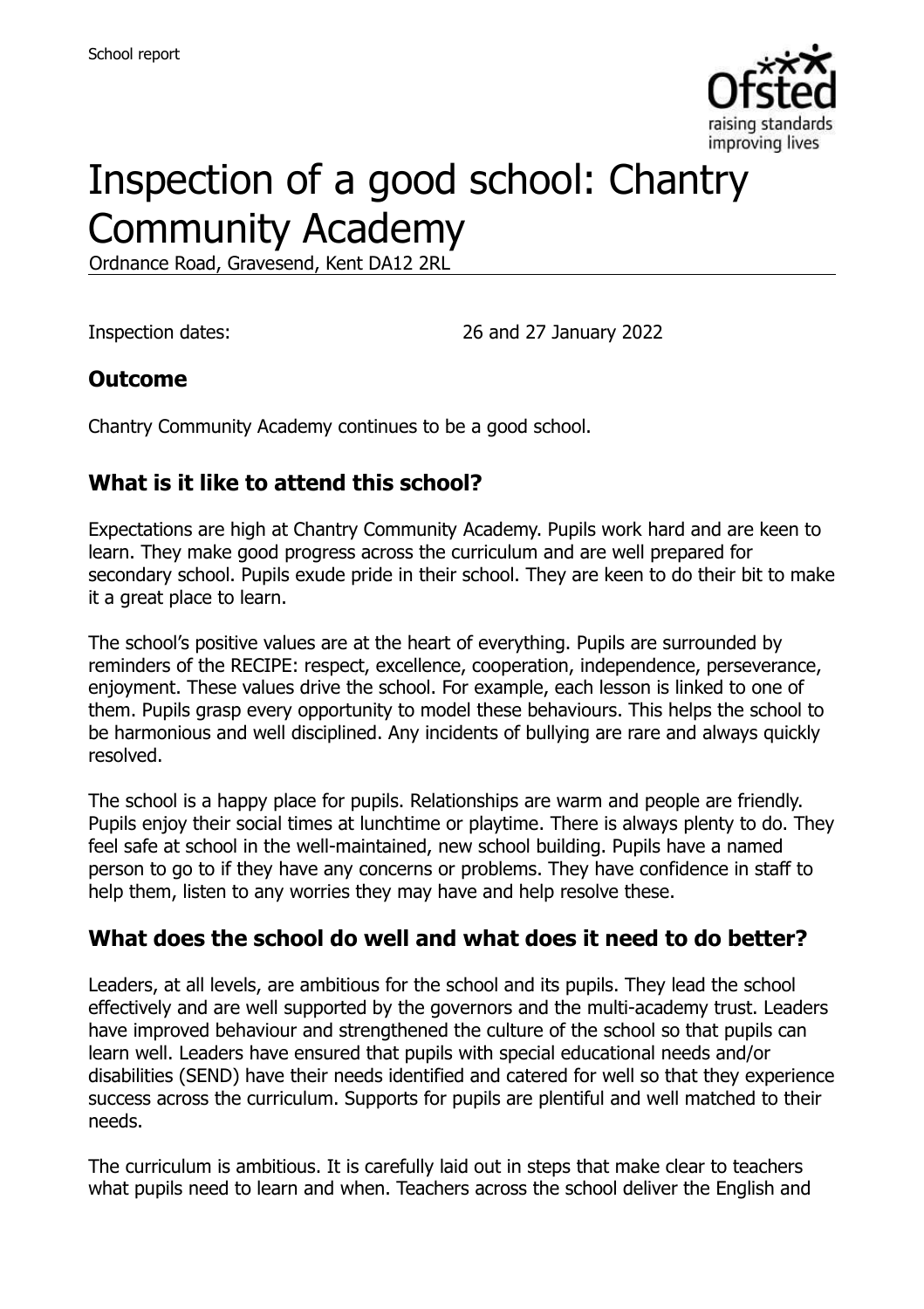

mathematics curriculum in careful steps so that pupils build knowledge effectively. Pupils attain well in these subjects. Implementation of the curriculum in the foundation subjects is not yet fully developed. Occasionally, teachers have not followed the planned curriculum carefully or in the right sequence. This makes it harder for pupils to build on their knowledge in subjects other than English and mathematics.

Leaders have made sure that reading and learning to read are of central importance. The well-equipped library sits at the heart of the school and is in constant use. A teacher has been appointed to recommend books to pupils and to help ensure that pupils enjoy a wide range of books and authors that will inspire and delight them. Pupils value this support and read often.

Children begin to lay the foundations for reading from the moment they start school. They enjoy songs, rhymes and stories in Nursery. From the Reception Year, children begin to learn their phonics. This regular practice of reading words and sentences continues and builds through key stage 1. Teachers assess pupils' progress carefully and regularly so that any children who find this more difficult are quickly identified. When needed, welltrained staff provide additional support to pupils with SEND and pupils who speak English as an additional language.

Pupils' mathematical skills are carefully built across the school. Initially, this focuses appropriately on building mathematical language and understanding through talk and play. For example, children in Reception were building a big bus together, counting out seats and playing at filling the bus with 10 passengers. In key stage 2, pupils demonstrate a secure grasp of mathematical facts, including their tables. They confidently use a range of methods and can select the best one to solve problems. Pupils have lots of opportunities to apply their mathematical skills. This includes costing out, measuring and purchasing planters for the school gardens. This helps them to value mathematics as an important life skill.

Pupils are very proud of their Skills for Life passports. These set out the types of attributes they can demonstrate and activities they can take part in to develop positive character traits such as respect and perseverance. Examples such as 'I can vote in an election' and 'I have visited and found out about a charity' help prepare pupils to be active and engaged citizens. Pupils accept and value difference. They have knowledge of a range of faiths and family structures. As one pupil said, 'Everyone is welcome here.'

# **Safeguarding**

The arrangements for safeguarding are effective.

Leaders ensure safeguarding is a priority. Regular training for staff helps them to identify issues. Clear guidance is provided for reporting concerns. Record-keeping, including employment checks, is meticulous. Leaders respond swiftly when pupils are identified as needing help. They work closely with other agencies to provide support to help keep pupils safe from harm.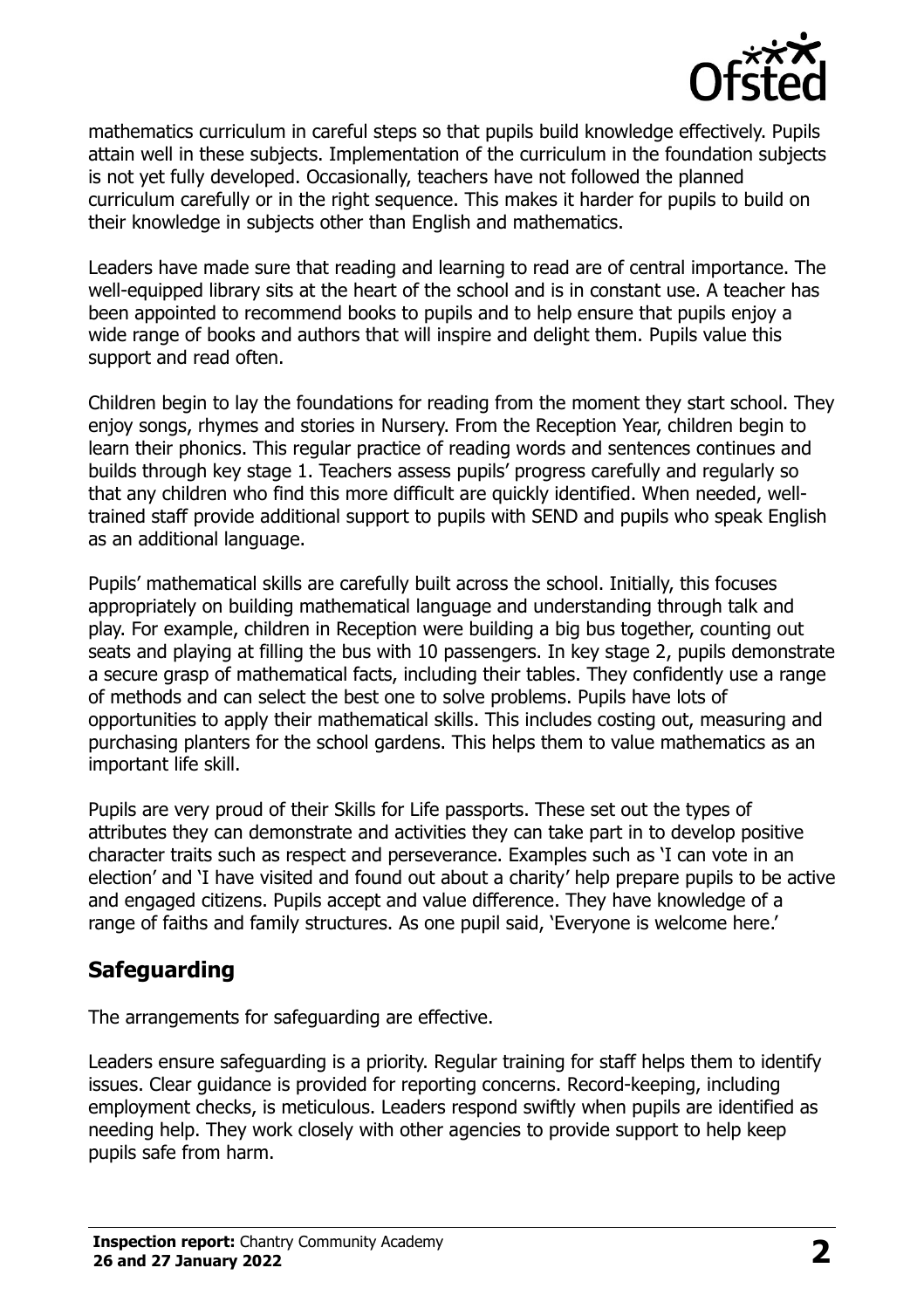

The curriculum has been carefully constructed to teach pupils how to keep themselves safe, including when online. It is regularly reviewed and adapted to respond to any emerging issues locally or nationally. Pupils feel safe at school. They feel confident to share any worries or concerns.

# **What does the school need to do to improve?**

# **(Information for the school and appropriate authority)**

■ The curriculum is not yet fully embedded in the foundation subjects as it is not always implemented in the way that it has been designed. When this happens, pupils do not build their knowledge sequentially over time. Leaders should ensure that the welldesigned curriculum is consistently implemented by teachers across the school.

# **Background**

When we have judged a school to be good, we will then normally go into the school about once every four years to confirm that the school remains good. This is called a section 8 inspection of a good or outstanding school, because it is carried out under section 8 of the Education Act 2005. We do not give graded judgements on a section 8 inspection. However, if we find evidence that a school would now receive a higher or lower grade, then the next inspection will be a section 5 inspection. Usually this is within one to two years of the date of the section 8 inspection. If we have serious concerns about safeguarding, behaviour or the quality of education, we will deem the section 8 inspection as a section 5 inspection immediately.

This is the first section 8 inspection since we judged the school to be good in December 2016.

#### **How can I feed back my views?**

You can use [Ofsted Parent View](https://parentview.ofsted.gov.uk/) to give Ofsted your opinion on your child's school, or to find out what other parents and carers think. We use information from Ofsted Parent View when deciding which schools to inspect, when to inspect them and as part of their inspection.

The Department for Education has further quidance on how to complain about a school.

If you are the school and you are not happy with the inspection or the report, you can [complain to Ofsted.](https://www.gov.uk/complain-ofsted-report)

#### **Further information**

You can search for [published performance information](http://www.compare-school-performance.service.gov.uk/) about the school.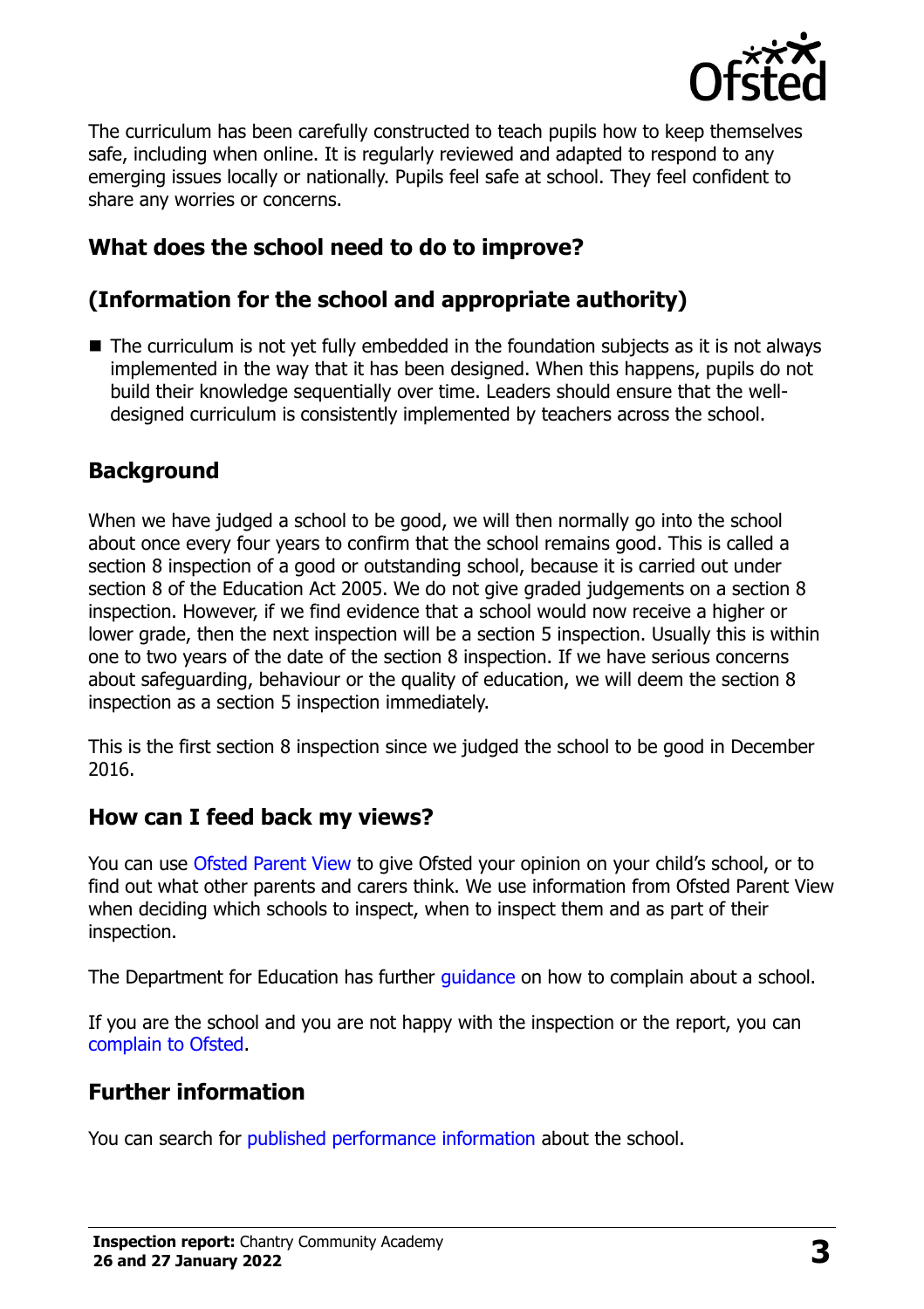

In the report, '[disadvantaged pupils](http://www.gov.uk/guidance/pupil-premium-information-for-schools-and-alternative-provision-settings)' refers to those pupils who attract government pupil premium funding: pupils claiming free school meals at any point in the last six years and pupils in care or who left care through adoption or another formal route.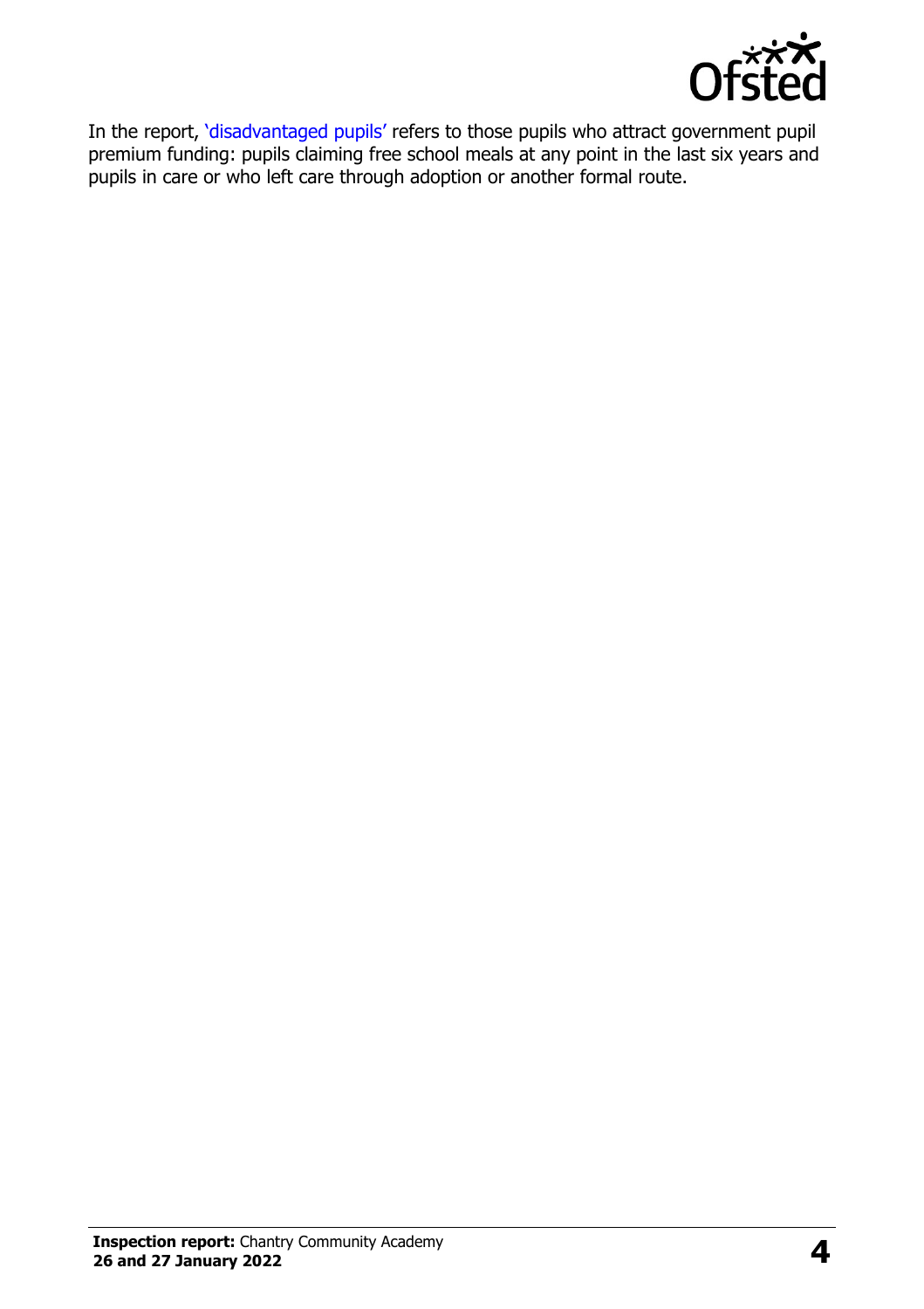

# **School details**

| Unique reference number             | 139254                                                             |
|-------------------------------------|--------------------------------------------------------------------|
| <b>Local authority</b>              | Kent                                                               |
| <b>Inspection number</b>            | 10207092                                                           |
| <b>Type of school</b>               | Primary                                                            |
| <b>School category</b>              | Academy sponsor-led                                                |
| Age range of pupils                 | 3 to 11                                                            |
| <b>Gender of pupils</b>             | Mixed                                                              |
| Number of pupils on the school roll | 456                                                                |
| <b>Appropriate authority</b>        | Board of trustees                                                  |
| <b>Chair of trust</b>               | Nikki King                                                         |
| <b>Headteacher</b>                  | Kathryn Duncan                                                     |
| Website                             | http://sflt.org.uk/chantry/                                        |
| Date of previous inspection         | 6 to 7 December 2016, under section 5 of<br>the Education Act 2005 |

# **Information about this school**

- Chantry Community Academy is part of the Skills for Life Trust. This was originally the Greenacre Academy Multi Academy Trust but changed its name in 2018.
- The school is now accommodated in a new building following a rebuild project.
- $\blacksquare$  The school does not use any alternative provision.

#### **Information about this inspection**

- This was the first routine inspection the school received since the COVID-19 pandemic began. The inspector discussed the impact of the pandemic with leaders and has taken that into account in their evaluation of the school.
- During the inspection, the inspector met regularly with senior leaders. Meetings were also held with other school leaders, including the special educational needs coordinator. The inspector held a meeting with the chair of governors. The inspector also met with representatives from the trust.
- The inspector conducted deep dives into reading, mathematics and art. For each deep dive, the inspector discussed the curriculum with subject leaders, visited a sample of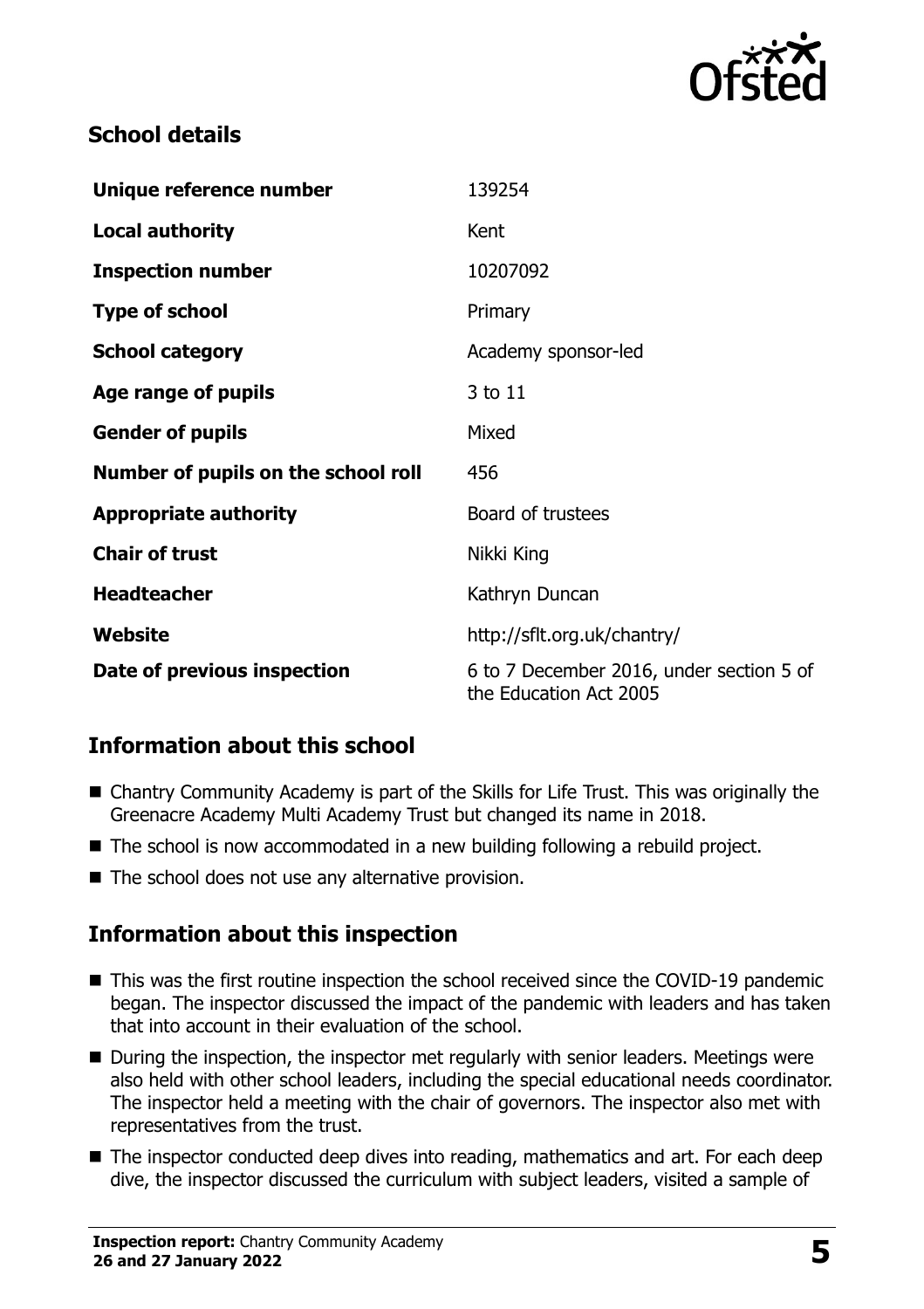

lessons, spoke to teachers, spoke to some pupils about their learning and looked at samples of pupils' work. The inspector listened to some pupils reading.

- Records associated with safeguarding were reviewed, including the single central record and appointment procedures. The inspector spoke to staff about their safeguarding training and spoke to pupils about the support they have in understanding how to keep safe.
- The inspector reviewed responses to the parent, pupil and staff Ofsted surveys.
- Groups of staff met with the inspector to share their views about the school, including on workload and well-being. The inspector completed a tour of the school with pupils and spoke to them in classes, on the playground and around the school.

#### **Inspection team**

Deborah Gordon, lead inspector Ofsted Inspector